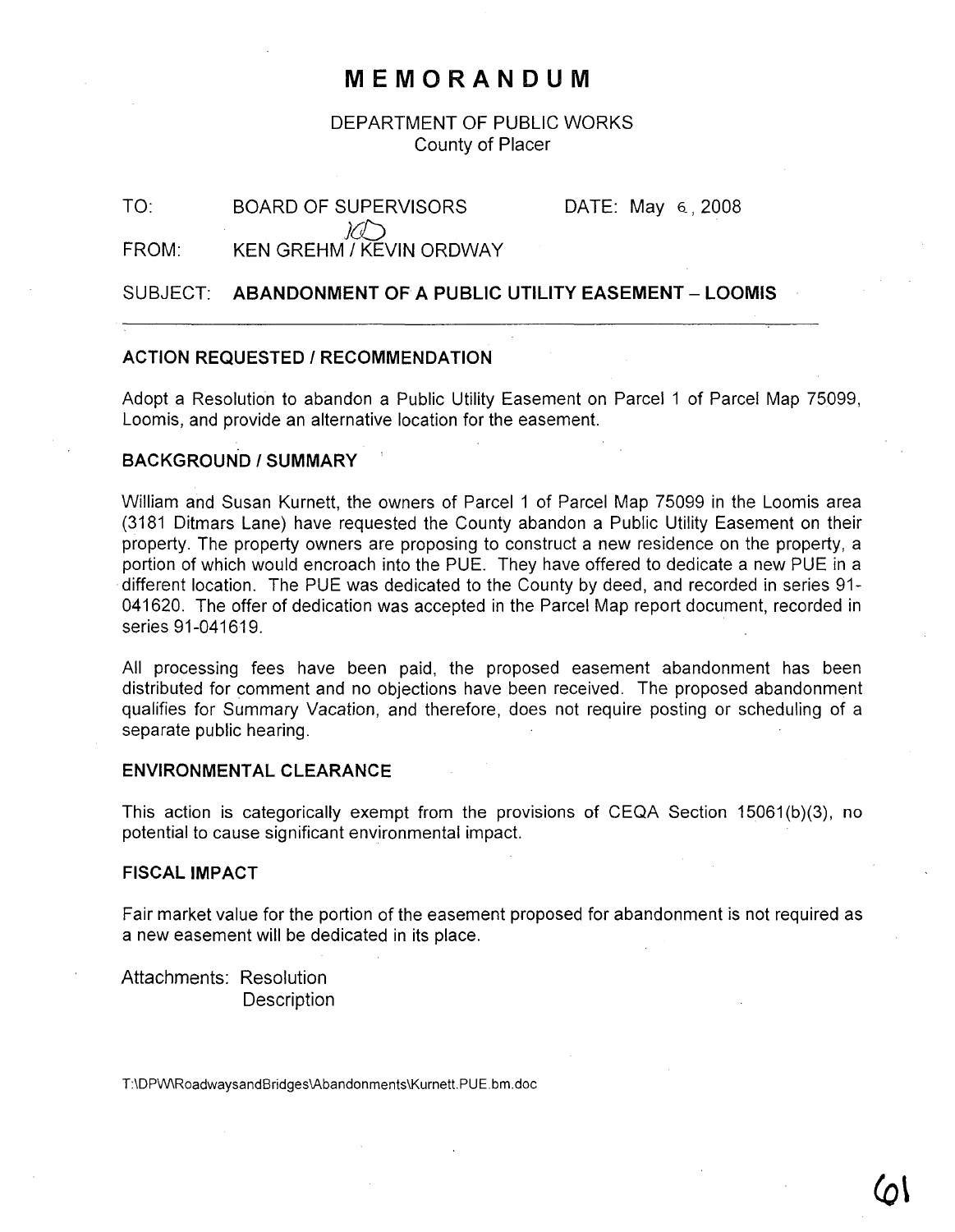# **Before the Board of Supervisors County of Placer, State of California**

In the matter of: A RESOLUTION ABANDONING A PUBLIC UTILITY EASEMENT ON PARCEL 1 OF PARCEL MAP 75099, LOOMIS.

·First Reading: .

The following RESOLUTION was duly passed by the Board of Supervisors

of the County of Placer at a regular meeting held \_

by the following vote on roll call:

Ayes:

Noes:

Absent:

Signed and approved by me after its passage.

Attest: Clerk of said Board Chairman, Board of Supervisors

WHEREAS, a Public Utility Easement was dedicated to Placer County on Parcel 1 of Parcel Map 75099, filed in Book 26 of Parcel Maps at Page 114, and offered for dedication and recorded in Series 91-041620, and accepted in Series 91-041619, O.R.P.C.; and

WHEREAS, it has been determined that the Public Utility Easement on Parcel 1, shown as Area "K" and as described on Exhibit "A", is no longer necessary for present or prospective public use; and

WHEREAS, summary vacation of this easement is permissible pursuant to Chapter 4 of Part 3, Division 9 of the Streets and Highways Code, commencing with Section 8330.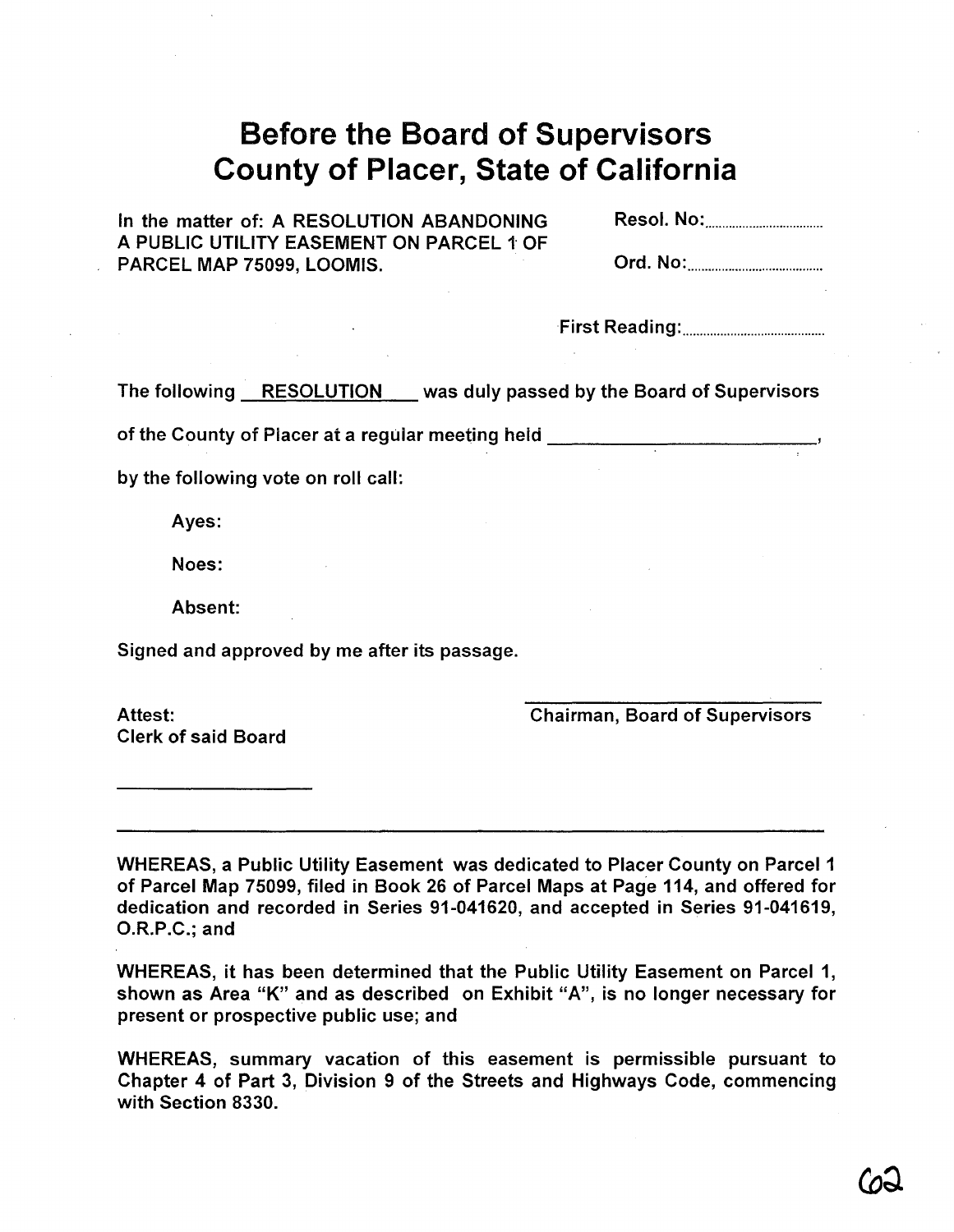Resolution No. \_\_\_\_\_\_\_\_\_\_\_\_\_\_<br>A Resolution Abandoning a Public Utility Easement on Parcel 1 of Parcel Map 75099, Loomis.

### Page 2

NOW, THEREFORE, BE IT RESOLVED by the Board of Supervisors of Placer County that from and after the date this Resolution is recorded, the Public Utility Easement on Parcel 1 of Parcel Map 75099 and shown as Area "K", and as described on the attached exhibit, shall be vacated and abandoned, and shall thereafter not constitute an easement for its intended purpose. The easement is being relocated, and the alternative location for the new easement will be recorded concurrent with this Resolution.

BE IT FURTHER RESOLVED by the Board of Supervisors of Placer County that the above described easement, as described on the attached exhibit, is not useful as a nonmotorized transportation facility.

T:\DPW\RoadwaysandBridges\Abandonments\Kurnett.PUE.res.doc